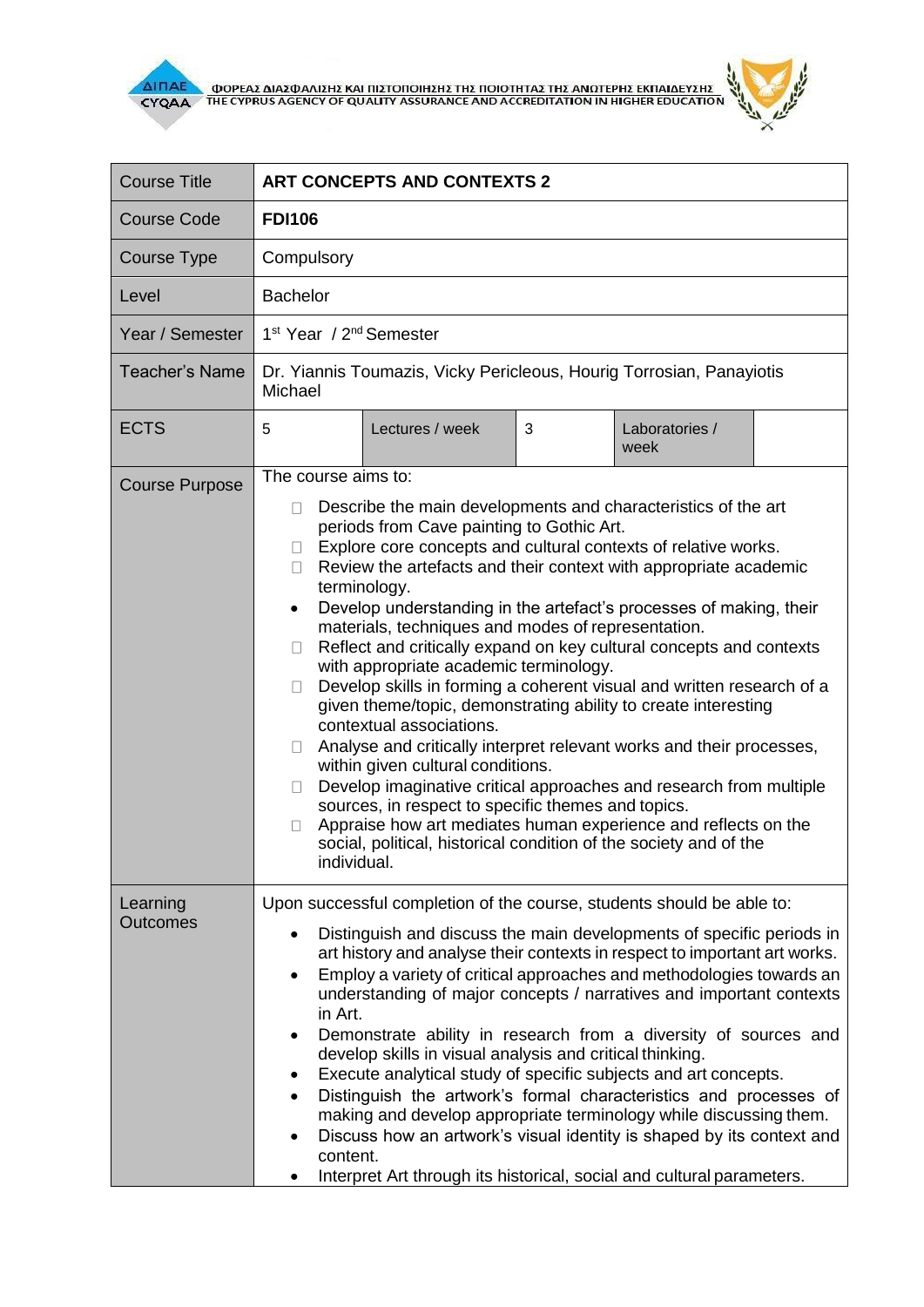



|                         | Implement strong oral and written communication skills with the use<br>$\bullet$<br>of appropriate terminology and appropriate academic citing.<br>Acknowledge the importance of Art in defining Culture and Cultural<br>$\bullet$<br>Periods.<br>Formulate interesting associations between Art and other disciplines.<br>$\bullet$<br>Develop appreciation towards the imaginative ways, in which Art and<br>$\bullet$<br>Culture shape our identity(ies) and reflect on our word(s). |                                                                                                                                                                                                                                                                                                                   |  |  |
|-------------------------|-----------------------------------------------------------------------------------------------------------------------------------------------------------------------------------------------------------------------------------------------------------------------------------------------------------------------------------------------------------------------------------------------------------------------------------------------------------------------------------------|-------------------------------------------------------------------------------------------------------------------------------------------------------------------------------------------------------------------------------------------------------------------------------------------------------------------|--|--|
| Prerequisites           | <b>FDI105</b>                                                                                                                                                                                                                                                                                                                                                                                                                                                                           | Corequisites                                                                                                                                                                                                                                                                                                      |  |  |
| <b>Course Content</b>   | A wide range of art histories, cultural contexts and fundamental concepts<br>will be introduced and developed; as these, have been articulated and<br>manifested through objects, images, sites, artefacts, designs and texts,<br>across space(s) and time. The lesson is delivered through critical surveys<br>and explorations of developed themes such as:<br>1. 'Inventing Perspective(s) and New Horizons' - A critical investigation                                              |                                                                                                                                                                                                                                                                                                                   |  |  |
|                         | into the achievements of Renaissance art.                                                                                                                                                                                                                                                                                                                                                                                                                                               |                                                                                                                                                                                                                                                                                                                   |  |  |
|                         | 2. 'The Universal Man and the Persistent Gaze' $-$ A critical reflection into<br>Renaissance's inventions and cultural conceptions.                                                                                                                                                                                                                                                                                                                                                     |                                                                                                                                                                                                                                                                                                                   |  |  |
|                         |                                                                                                                                                                                                                                                                                                                                                                                                                                                                                         | 3. 'Expansion and Ecstasy', - An exploration into Baroque and Rococo Art                                                                                                                                                                                                                                          |  |  |
|                         | 4. 'The Age of Reason and Revolution(s)' - A critical survey into the<br>Enlightenment era; Neoclassic vs Romanticism.                                                                                                                                                                                                                                                                                                                                                                  |                                                                                                                                                                                                                                                                                                                   |  |  |
|                         | 5. 'On the Verve of Modernity / City and Urbanity' - An exploration into<br>how the Industrial Revolution and city life affected late 19 <sup>th</sup> , early 20 <sup>th</sup><br>century art - Realism, introduction to Impressionism.                                                                                                                                                                                                                                                |                                                                                                                                                                                                                                                                                                                   |  |  |
|                         | 6. 'From Mary to Olympia to Marilyn' $-$ A critical reflection on gender<br>representations, from Renaissance art to Modern Art.                                                                                                                                                                                                                                                                                                                                                        |                                                                                                                                                                                                                                                                                                                   |  |  |
|                         |                                                                                                                                                                                                                                                                                                                                                                                                                                                                                         | 7. 'From Caravaggio to contemporary Rebels', - An investigation into art<br>works and artists that shifted conventions, from the Renaissance and the<br>Baroque to contemporary art – how the notion of the artist came above.                                                                                    |  |  |
|                         | sites of thought and expression.                                                                                                                                                                                                                                                                                                                                                                                                                                                        | 'Students would be introduced to cultural periods through a variety of art<br>works from the Renaissance to the Enlightenment - while looking awry,<br>towards a variety of works from across spaces and temporalities. All in all, in<br>an approach to engage students with the areas of Art and Design as core |  |  |
|                         | bridges and creative claims.                                                                                                                                                                                                                                                                                                                                                                                                                                                            | In the context of the course, links will be made on how to approach an<br>academic subject in relation to the creative praxis, forming imaginative                                                                                                                                                                |  |  |
| Teaching<br>Methodology | the course.                                                                                                                                                                                                                                                                                                                                                                                                                                                                             | Extended project briefings, exercises, illustrated lectures and group critiques<br>and student' presentations. Emphasis is given on the familiarisation with the<br>local art scene: gallery and museum visits are therefore a core element of                                                                    |  |  |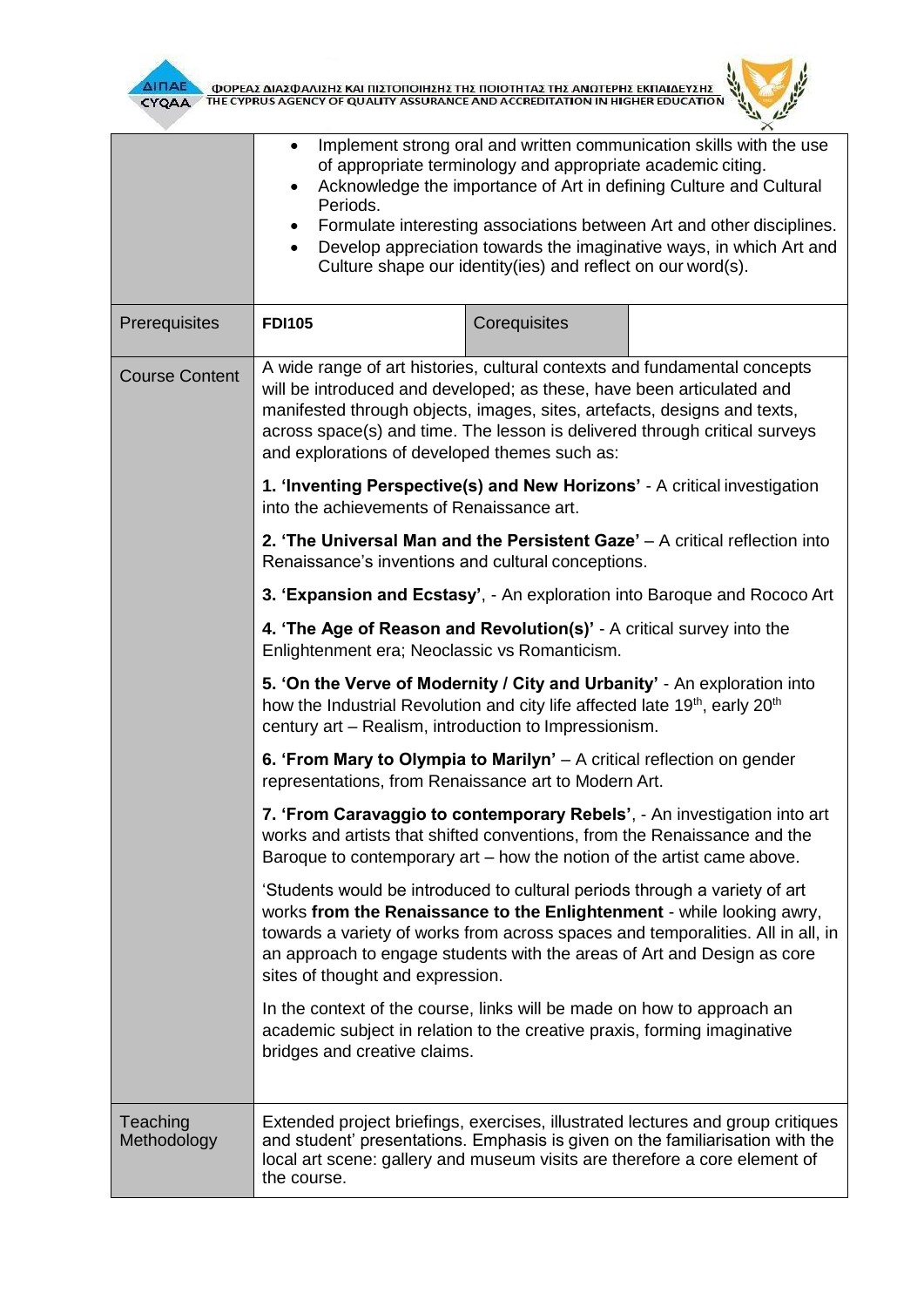| ΔΙΠΑΕ<br>ΦΟΡΕΑΣ ΔΙΑΣΦΑΛΙΣΗΣ ΚΑΙ ΠΙΣΤΟΠΟΙΗΣΗΣ ΤΗΣ ΠΟΙΟΤΗΤΑΣ ΤΗΣ ΑΝΩΤΕΡΗΣ ΕΚΠΑΙΔΕΥΣΗΣ<br>ΤΗΕ CYPRUS AGENCY OF QUALITY ASSURANCE AND ACCREDITATION IN HIGHER EDUCATION<br><b>CYQAA</b> |                                                                                                                                |  |
|-------------------------------------------------------------------------------------------------------------------------------------------------------------------------------------|--------------------------------------------------------------------------------------------------------------------------------|--|
| <b>Bibliography</b>                                                                                                                                                                 | <b>Book References</b>                                                                                                         |  |
|                                                                                                                                                                                     | 1. Gombrich H. E, 'The Story the Art' Phaidon, 1995                                                                            |  |
|                                                                                                                                                                                     | 2. Phaidon Editors, 30,000 Years of Art: The Story of Human Creativity<br>across Time and Space', Phaidon Press; Revised, 2019 |  |
|                                                                                                                                                                                     | 2. Barthes, R., Mythologies. Farrar, Straus and Giroux: New York, 1972                                                         |  |
|                                                                                                                                                                                     | 3. Kleiner S., 'Gardner's Art Through the Ages: A Global History', Cengage<br>Learning, 16th Edition, 2019                     |  |
|                                                                                                                                                                                     | 4. Berger J., 'Ways of Seeing', Penguin Modern Classics, 2008                                                                  |  |
|                                                                                                                                                                                     | 5. Parker F., 'World History: From the Ancient World to the Information Age',<br>DK; Slp edition, 2017                         |  |
|                                                                                                                                                                                     | 6. John Fleming and Hugh Honour, 'A World History of Art', Lawrence King<br>Publishing House, Auflage, 2009                    |  |
|                                                                                                                                                                                     | 7. D'Alleva A., 'How to Write Art History', Lawrence King Publishing House,<br>2010                                            |  |
|                                                                                                                                                                                     | 8. Bhabha K.H., 'The Location of Culture', Routledge Publishing House, 2004                                                    |  |
|                                                                                                                                                                                     | 9. Williams R., 'A Vocabulary of Culture and Society', Oxford University<br>Press, 2014                                        |  |
|                                                                                                                                                                                     | 10. Plumb J. H. 'The Italian Renaissance', New Word City, Inc., 2017                                                           |  |
|                                                                                                                                                                                     | 11. Cole B., 'The Renaissance Artist At Work: From Pisano To Titian',<br>Routledge, 2018                                       |  |
|                                                                                                                                                                                     | 12. Stokstad M., Cothren M. W., 'Art History Vol 1', Pearson, 2017                                                             |  |
|                                                                                                                                                                                     | 13. Thomas t., 'Caravaggio and the Creation of Modernity (Renaissance<br>Lives)', Reaktion Books, 2017                         |  |
|                                                                                                                                                                                     | 14. Toman R., Bednorz A., 'Neoclassicism and Romanticism', H.F.Ullmann<br>Publishing Gmbh, 2014                                |  |
|                                                                                                                                                                                     | 15. Young M., Realism in the Age of Impressionism: Painting and the Politics<br>of Time', Yale University Press, 2015          |  |
|                                                                                                                                                                                     | <b>Online References</b>                                                                                                       |  |
|                                                                                                                                                                                     | -Online art journal: http://www.e-flux.com                                                                                     |  |
|                                                                                                                                                                                     | -Art magazine: http://www.flashartonline.com                                                                                   |  |
|                                                                                                                                                                                     | -Art magazine: http://www.frieze.com                                                                                           |  |
|                                                                                                                                                                                     | British Museum, London: http://www.britishmuseum.org                                                                           |  |
|                                                                                                                                                                                     | http://www.bbc.co.uk/ahistoryoftheworld                                                                                        |  |
|                                                                                                                                                                                     | The Louvre, Paris: http://www.louvre.fr                                                                                        |  |
|                                                                                                                                                                                     | Tate, England: http://www.tate.org.uk                                                                                          |  |
|                                                                                                                                                                                     | Metropolitan Museum of Art, New York: http://www.metmuseum.org                                                                 |  |
|                                                                                                                                                                                     | Guggenheim Museum   www.guggenheim.org                                                                                         |  |
|                                                                                                                                                                                     | Neues Museum, Berlin:                                                                                                          |  |
|                                                                                                                                                                                     | http://www.smb.museum/museen-und-einrichtungen/neues-<br>museum/home.html                                                      |  |
|                                                                                                                                                                                     | The Uffizi Galleries: http://www.uffizi.it/index.php?en/1/home                                                                 |  |